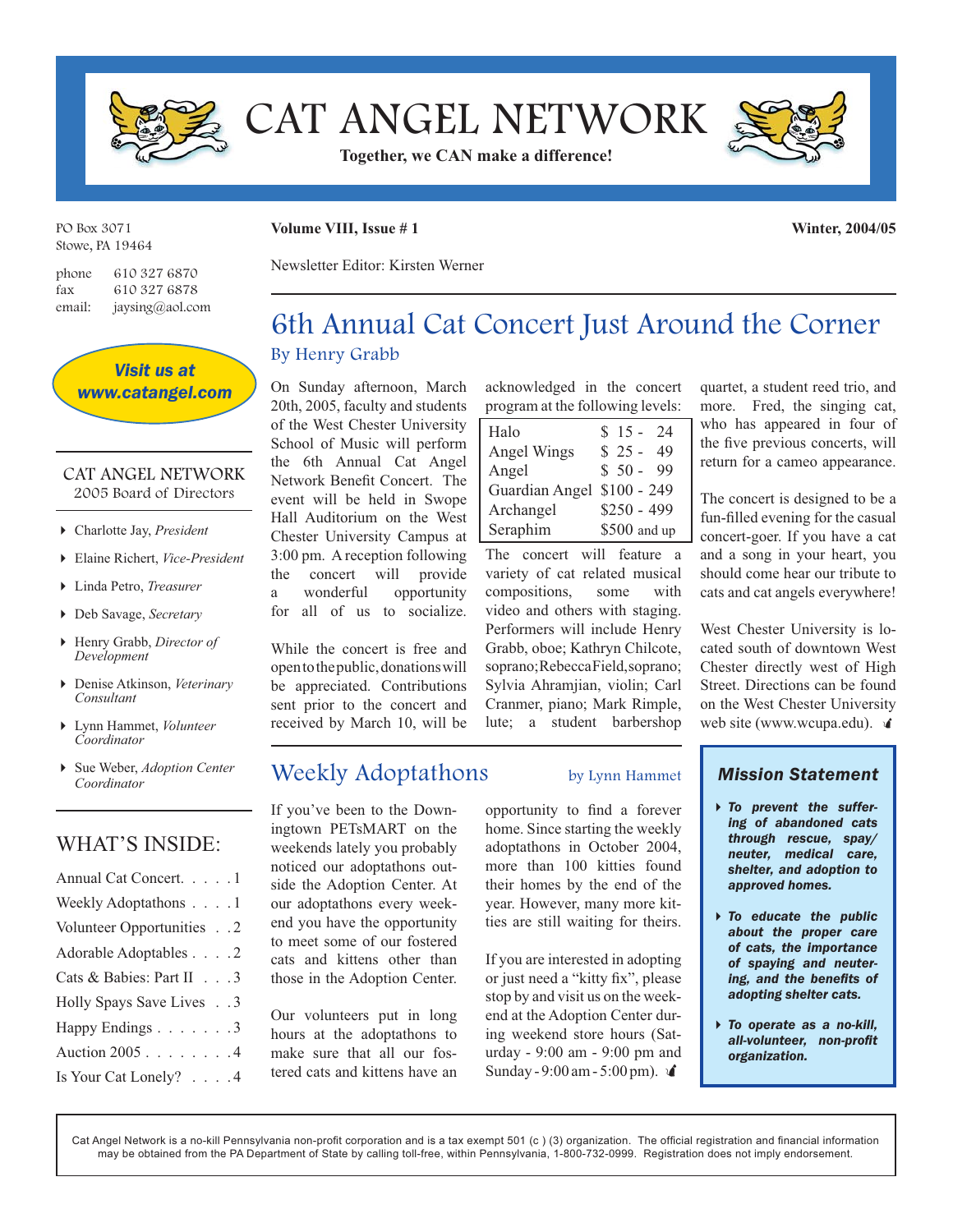# Volunteer Opportunities by Charlotte Jay

We currently have a number of opportunities available at the shelter in the Pottstown area for volunteers who would enjoy helping with our kitties. If you are looking for a way to share some of your time for a worthy cause, we have the answer for you. Not only is volunteering a way to express your humanitarianism and an opportunity to perform a community service, but most valuable of all is making an important difference in saving the lives of homeless, defenseless, innocent lives.

If you are retired, have a little (or a lot) of free time, have a skill that we need, would like to meet others who love kitties, are looking for a wonderful sense of accomplishment and charity, there is an opportunity and a need for your help. This is the only "job" you'll ever have where you can pick your own hours!

Adorable Adoptables by Elaine Richert

Some of the areas in which you can help are listed below.

- **Our kitties eat twice a day, so there** are opportunities for "kitty kafeteria" duty for morning or evening shifts. Litter boxes need scooping and water bowls need freshening each day, too.
- If you like to clean, there are lots of jobs for you! Our cats at the shelter are free-roaming but are not very good about cleaning up after themselves. For example, they just leave their hairballs for us lowly humans to remove. They never put their toys away but are very interested in watching you and will be glad to keep you company. Perhaps you'd enjoy working as a hands-on friend to socialize those who are a bit shy and/or timid.

 $\bullet\!\!\!\triangleright$  We are always looking for help finding permanent homes for all our kitties.

In addition to helping with the shelter kitties, there are numerous other ways to be involved as a Cat Angel Network volunteer and we will be delighted to discuss them with you. We do fundraising, need foster homes, go on rescue missions and trapping projects, and have weekly Adoptathons (see separate article in this newsletter). We also have ongoing needs for repairs to the building, etc., and would love to add your name to our list of volunteers for "Occasional Special Services".

For more information, please contact Charlotte via telephone at 610-327-6870, email jaysing@aol.com, or send a fax to 610- $327-6878.$ 

### Focus on Franz!

Franz is a young, handsome gray and black tiger cat who's super affectionate! He immediately makes himself at home anywhere and gets along with absolutely everybody. He was pronounced "highly adoptable" at the vet's office because of his winning personality and lapcat potential. When his Feline Leukemia test came back positive, we promised Franz a home of this own with another "positive" feline friend or a lucky dog. If you can help us keep our promise to Franz, call our Adoptions Team at 610-327-3969.





## Meet Ricky Mooney!

Want to have a dog but can't because of your current situation? Meet Ricky Mooney! He's our feline version of a Boston Terrier with his sturdy black and white body and loyal devotion to any and all humans! He will greet you at the door when you arrive home from work and follow you around the house "like a puppy dog." In fact, you'll soon learn to anticipate the familiar thud of his jumping to the floor from his sleeping spot whenever his beloved humans enter a room! Ricky got his name from the place where he was found, the former Mickey Rooney hotel complex across the street from the Exton/Downingtown Petsmart. Ricky tested FIV positive and does well with dogs and other  $FIV + \text{cats}$ . Call our Adoptions Team at 610-327-3969.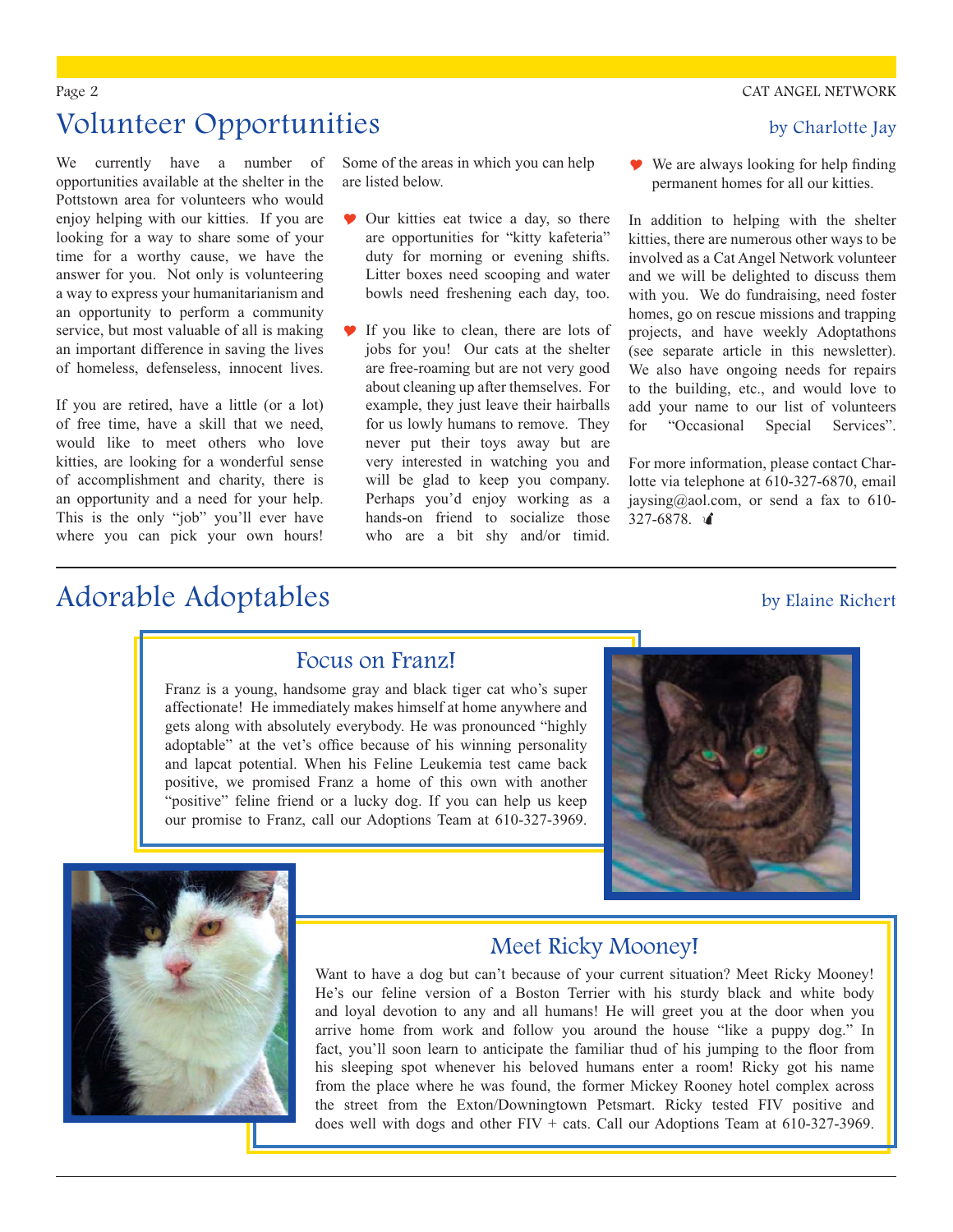### CAT ANGEL NETWORK Page 3

# Cats and Babies: Part II by Deb Savage A Match Made in Heaven

In a previous newsletter, some myths about cats and babies were discussed. I'd like to add my perspective about how cats can enrich the lives of children. Rog and I have three "kids": Samuel, human, age 2; Spot, feline, age 6; and Meadow, feline, age 2 ½. Let me share some ways in which our feline kids have already enhanced Samuel's life.

Our cats have provided welcome distractions for Samuel. Countless times Samuel would resist us as we tried to do necessary but unwelcome things (i.e. change a diaper) when, out of the blue, one of the cats would do something entertaining like attack a nearby toy. Immediately Samuel would relax and laugh, allowing us weary parents to do what needed to be done with ease. Coincidence? Or ultra-intelligent feline parent-helpers? I won't speculate; I just appreciate it when that happens!

Holly Spays Save Lives by Henry Grabb

Thank you to all who so generously donated to this year's Happy Holly Spays/ Happy Newter Year Fund Drive. This was our best year ever, and we raised enough money to spay or neuter about 160 cats! This is an enormous response, and will provide the support needed to spay and neuter in some of the feral colonies in our area, thus preventing hundreds of unwanted kittens. Over the past three years, Our cats have also stimulated learning for Samuel. At 6 months old, as Samuel and Spot were sharing my lap in a prebedtime cuddle, Samuel spoke his first words: "ki-ee ca". (We have it on videotape or even we wouldn't believe it!)

Our cats have provided opportunities to improve eye-hand coordination for Samuel. When all Samuel could do was to lie on his tummy and raise his head, he loved being given a baby-proofed wand toy to jiggle around for the cats' entertainment, learning about cause and effect along the way too. Finally, our cats are helping us to teach values we want to pass along to Samuel. (cont'd on page 4) One of the goals we set for ourselves as parents was to raise a child who would "have respect for people, animals and our environment". One of the best ways to

engender respect for animals is to ensure that children learn how to treat pets in the household. Our son is now two years old and we are working on teaching him that he is not allowed to chase the cats, because they don't like it. He doesn't quite understand that yet—he thinks he's not allowed to chase the cats because then he'll get a timeout—but as he gets older this oft-repeated rule will allow us to explain that cats as well as all animals have unique personalities with rights and boundaries to be respected, just like humans do. So please don't listen to anyone who tries to tell you that when a human baby arrives, your furry babies need to exit. At least in our household, our son's growth and development have been enhanced by his interaction with a feline brother and sister.  $\mathbf{\hat{I}}$ 

the Happy Holly Spays Program has become one of our most successful fund raisers. It's a purrfect way to remember Cat Angel Network and honor your own cats during the holiday season. While we are saving resources by not sending individual thank you's this time 'round, we want you to know that EACH GIFT is important to us personally, and to our mission.  $\mathbf{\hat{A}}$ 

### **WANT TO HAVE YOUR PET SPAYED OR NEUTERED BUT CAN'T AFFORD IT?**

**The Spayed Club can help. Don't wait and risk being faced with an unwanted litter of kittens or puppies. Be a part of the solution to pet overpopulation, not part of the problem!** 

**Call 610-275-7486 for help. All requests will be kept**  confidential.

## Happy Endings: Letters from Adopters (cont'd on p.4)

"I can't believe it has been a year that I have had Mindy as she seems to have always been a part of my life and household. She joined my 14-year-old cat, Punky, after I lost her sister PJ. Even though Mindy was an active 3-year-old with her claws and Punky was a laid back declawed female, they were immediate housemates. Mindy loves to chase the older Punky around and up the stairs and I announce that the Nascar races have started. Everyone who visits and pets or picks up Mindy is convinced that she's declawed; however I tell them, no, she just never puts her claws out. She is happy to "exercise" her claws on a throw rug near the back door or on her scratching post. She loves to sit on my lap and sleeps for hours, until I have to move; then looks at me with her sleepy eyes as if to say don't leave for long.

Thank you for putting us together. Mindy has certainly filled a void in my heart, and I can't believe she was a resident for over 6 months in the network. I feel lucky and privileged to have her as part of my family.

Thank You, Judy "  $\triangleleft$